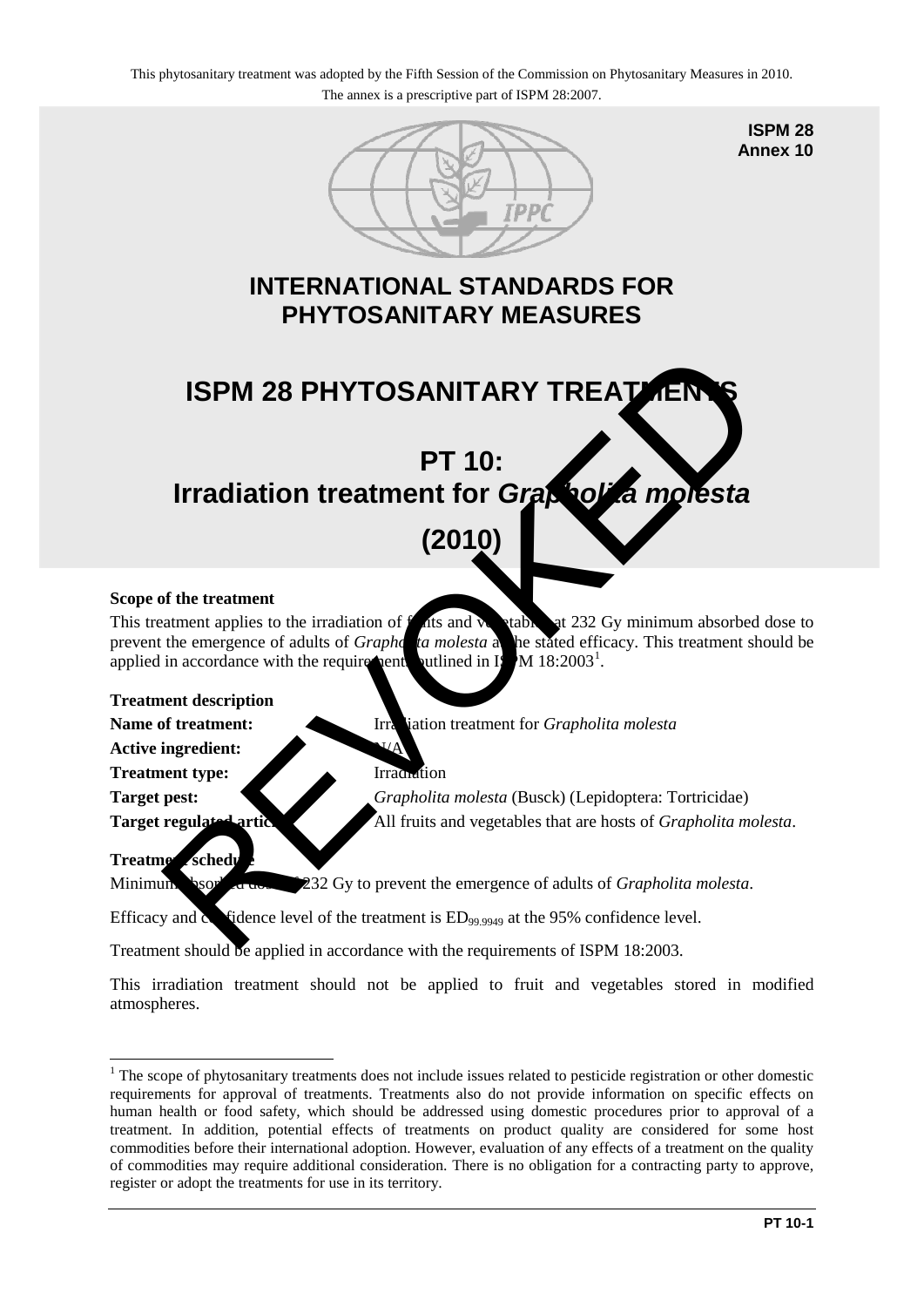### **Other relevant information**

Since irradiation may not result in outright mortality, inspectors may encounter live, but non-viable *Grapholita molesta* (larvae and/or pupae) during the inspection process. This does not imply a failure of the treatment.

The Technical Panel on Phytosanitary Treatments based its evaluation of this treatment on the research work undertaken by Hallman (2004) that determined the efficacy of irradiation as a treatment for this pest in *Malus domestica*.

Extrapolation of treatment efficacy to all fruits and vegetables was based on knowledge and experience that radiation dosimetry systems measure the actual radiation dose absorbed by the target pest independent of host commodity, and evidence from research studies on a variety of pests and commodities. These include studies on the following pests and hosts: *Anastrepha ludens* (*Citrus paradisi* and *Mangifera indica*), *A. suspensa* (*Averrhoa carambola*, *Citrus paradisi* and *Mangifera indica*), *Bactrocera tryoni* (*Citrus sinensis*, *Lycopersicon lycopersicum*, *Malus domestica*, *Mangifera indica*, *Persea americana* and *Prunus avium*), *Cydia pomonella* (*Malus de estica* and a ficial diet) and *Grapholita molesta* (*Malus domestica* and artificial diet) (Bustar *et a*) 2004; Guld & von Windeguth, 1991; Hallman, 2004, Hallman & Martinez, 2001; Jessep *et al.*, 192; Masour, 2003; von Windeguth, 1986; von Windeguth & Ismail, 1987). It is cognized, however, that treatment efficacy has not been tested for all potential fruit and vegetable sets of the target pest. If evidence becomes available to show that the extrapolation of the trainent to cover all hosts of this pest is incorrect, then the treatment will be reviewed. dities. These include studies on the following pests and hosts: Anastrepha ludens<br>
is Bactrocera tryoni (Citrus sinensis, Lycopersicon hycopersicum, ML<br> *Bactrocera tryoni (Citrus sinensis, Lycopersicon hycopersicum, ML*<br>

### **References**

- **Bustos, M.E., Enkerlin, W., Reyes, J. & Toleroof 1.** 200 Irradiation of mangoes as a postharvest quarantine treatment for fruit flies (Diptera: Tephritidae). *Journal of Economic Entomology*, 97: 286−292.
- **Gould, W.P. & von Windeguth, A.L.** 1991. Gamma irradiation as a quarantine treatment for carambolas infested with Caribb**on fruit flies.** *Florida Entomologist*, 74: 297−300.
- Hallman, G.J. 2004. Ionizing irradition quarantine treatment against Oriental fruit moth (Lepidoptera: Tortricidae) in ambient and hypoxic atmospheres. *Journal of Economic Entomology*, 97: 82→827
- Hallman, G.J. & Martinez, L.R. 2001. Inizing irradiation quarantine treatments against Mexican fruit fly (Diptera: Tephritidae) in citrus fruits. *Postharvest Biology and Technology*, 23: 71−77.
- Jessup, A.J., Rigney, Millar, Sloggett, R.F. & Quinn, N.M. 1992. Gamma irradiation as a commodial treatment against the Queensland fruit fly in fresh fruit. *Proceedings of the* Research Containing Meeting on Use of Irradiation as a Quarantine Treatment of Food and *Agricultural Commodities*, 1990: 13−42.
- Mansour, **M. 2003.** Gamma irradiation as a quarantine treatment for apples infested by codling moth (Lepido<sub>p</sub>era: Tortricidae). *Journal of Applied Entomology*, 127: 137−141.
- **von Windeguth, D.L.** 1986. Gamma irradiation as a quarantine treatment for Caribbean fruit fly infested mangoes. *Proceedings of the Florida State Horticultural Society*, 99: 131−134.
- **von Windeguth, D.L. & Ismail, M.A.** 1987. Gamma irradiation as a quarantine treatment for Florida grapefruit infested with Caribbean fruit fly, *Anastrepha suspensa* (Loew). *Proceedings of the Florida State Horticultural Society*, 100: 5−7.